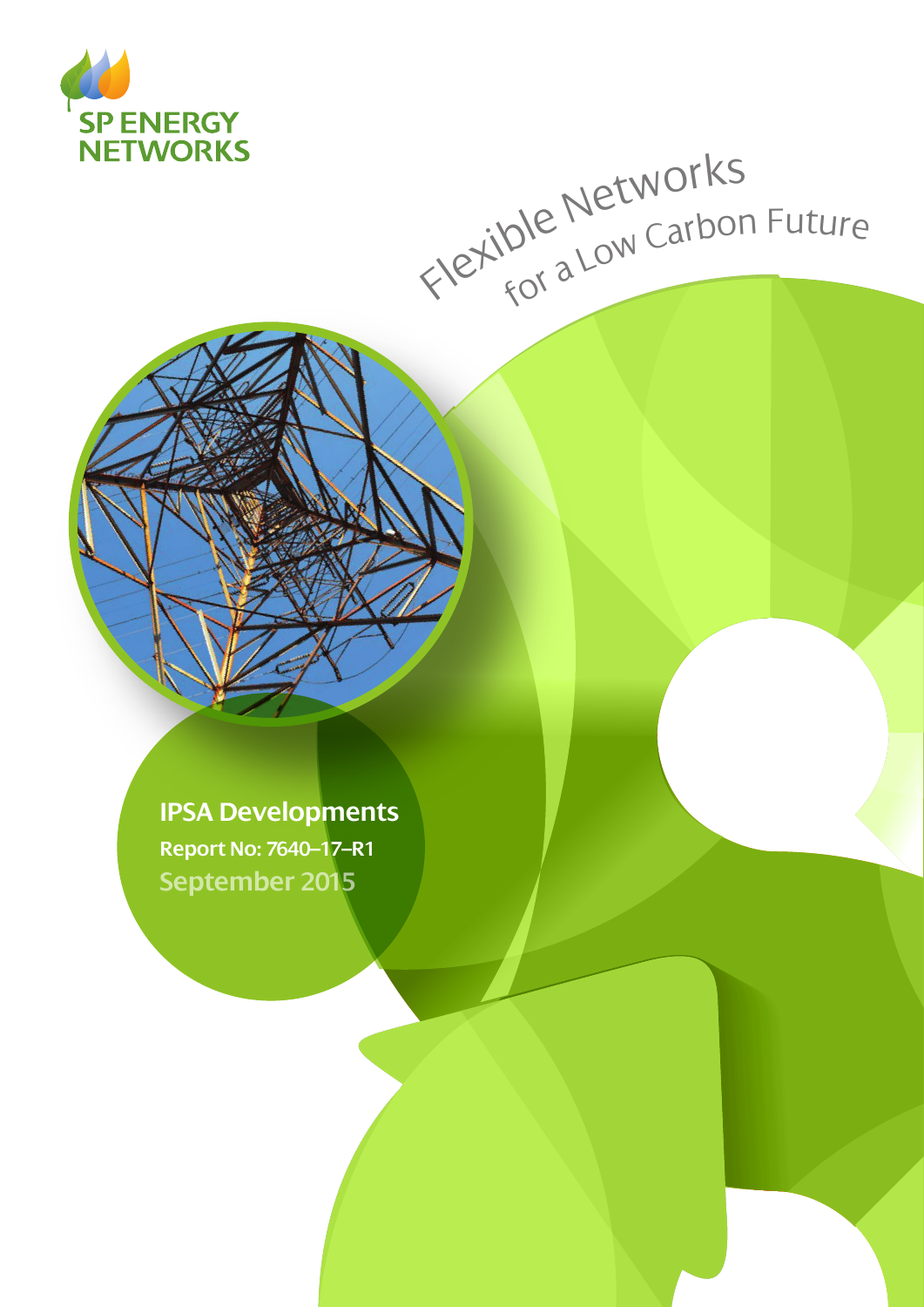#### **DOCUMENT HISTORY AND STATUS**

| CONFIDENTIALITY (Confidential or not confidential):<br>Confidential |                                       |  |  |  |
|---------------------------------------------------------------------|---------------------------------------|--|--|--|
| Project No.:                                                        | 7640                                  |  |  |  |
| Project Name:                                                       | Flexible Networks - IPSA Developments |  |  |  |
| Author:                                                             | Charlotte Higgins                     |  |  |  |
| Issued by:                                                          | <b>TNEI Services Ltd</b>              |  |  |  |

| <b>Revision</b> | Date issued | Reviewed<br>by | Approved<br>by | Date<br>Approved | <b>Revision Type</b> |
|-----------------|-------------|----------------|----------------|------------------|----------------------|
| D <sub>0</sub>  | 21/09/2015  | S. Ingram      | S. Ingram      | 21/09/2015       | First draft          |
| R <sub>0</sub>  | 28/09/2015  | S. Ingram      | S. Ingram      | 28/09/2015       | First release        |
|                 |             |                |                |                  |                      |

#### **Quality Assurance**

TNEI is registered with Ocean Certification Limited (Certificate Number C145013 Q) as compliant with International Standard EN ISO 9001:2008. All work conducted by TNEI, its subsidiary companies and its subcontractors is carried out in accordance with in-house procedures and documentation.

#### **Disclaimer**

THE CONTENTS OF THIS DOCUMENT ARE FOR THE CONFIDENTIAL USE OF ONLY THOSE PERSONS TO WHOM IT IS INTENDED, AND MAY NOT BE REPRODUCED OR CIRCULATED IN WHOLE OR IN PART.

| <b>TNEI Services Ltd</b>  |                           |                     |                      |  |  |  |  |
|---------------------------|---------------------------|---------------------|----------------------|--|--|--|--|
| <b>Bainbridge House</b>   | Milburn House             | Queens House        | <b>Chester House</b> |  |  |  |  |
| 86 - 90 London Road       | Dean Street               | 19 St Vincent Place | 76-86 Chertsey Road  |  |  |  |  |
| Manchester                | Newcastle Upon Tyne       | Glasgow             | Woking               |  |  |  |  |
| M1 2PW                    | NE1 1LE                   | G1 2DT              | Surrey               |  |  |  |  |
| Tel: +44 (0) 161 233 4800 | Tel: +44 (0) 191 211 1400 | United Kingdom      | GU21 5BJ             |  |  |  |  |
| Fax: +44 (0) 161 233 4801 | Fax: +44 (0) 191 211 1432 | Tel: 0141 428 3184  | United Kingdom       |  |  |  |  |

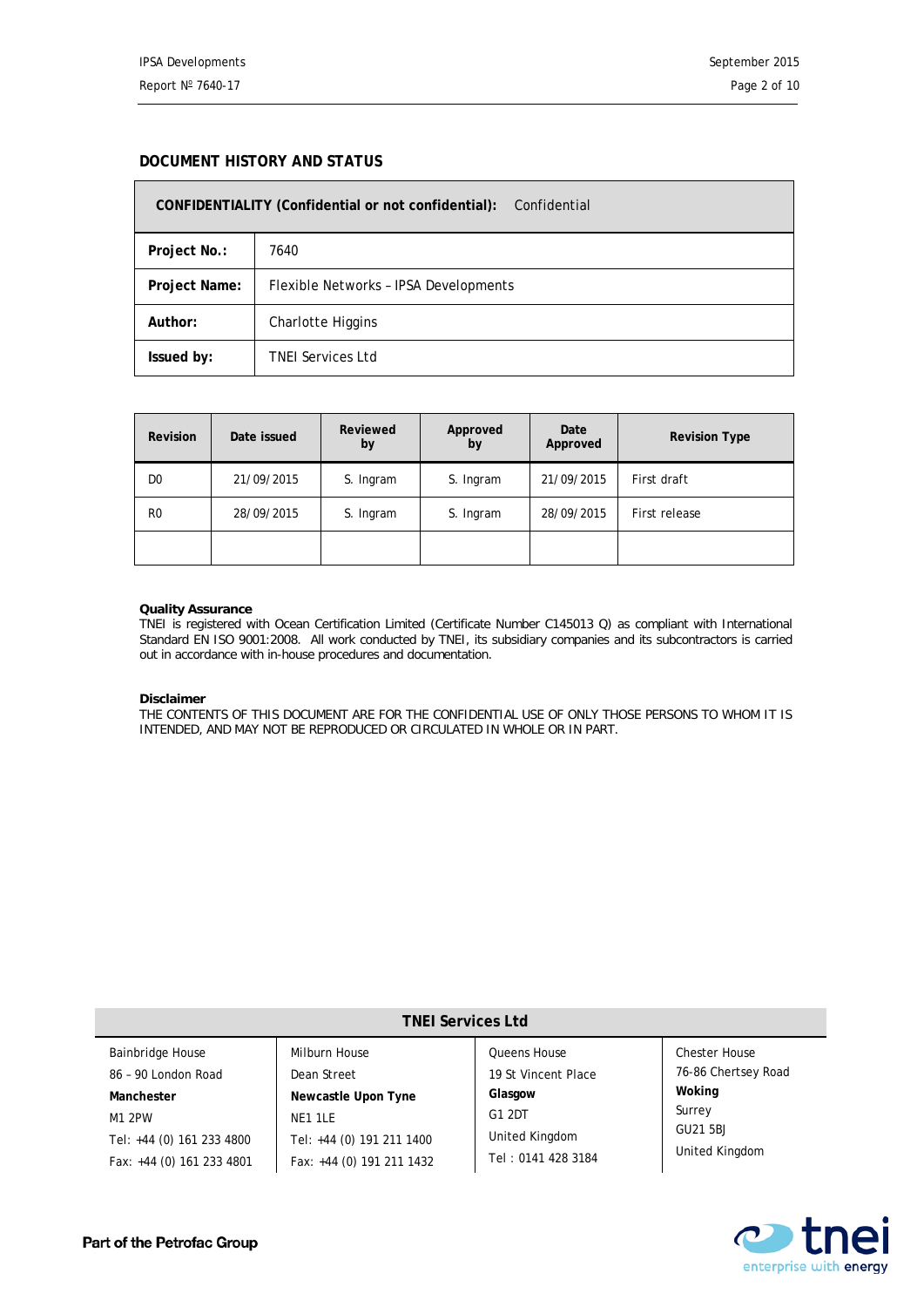# **CONTENTS**

| $\mathcal{P}$ |  |  |
|---------------|--|--|
| 21            |  |  |
| 2.1.1         |  |  |
| 2.1.2         |  |  |
| 2.1.3         |  |  |
| 2.2           |  |  |
| 2.3           |  |  |
| 231           |  |  |
| 2.3.2         |  |  |
| 2.3.3         |  |  |
| 2.3.4         |  |  |
| 2.3.5         |  |  |
| 2.3.6         |  |  |
| 2.4           |  |  |
| 241           |  |  |
| 2.5           |  |  |
| 2.6           |  |  |
| 2.6.1         |  |  |

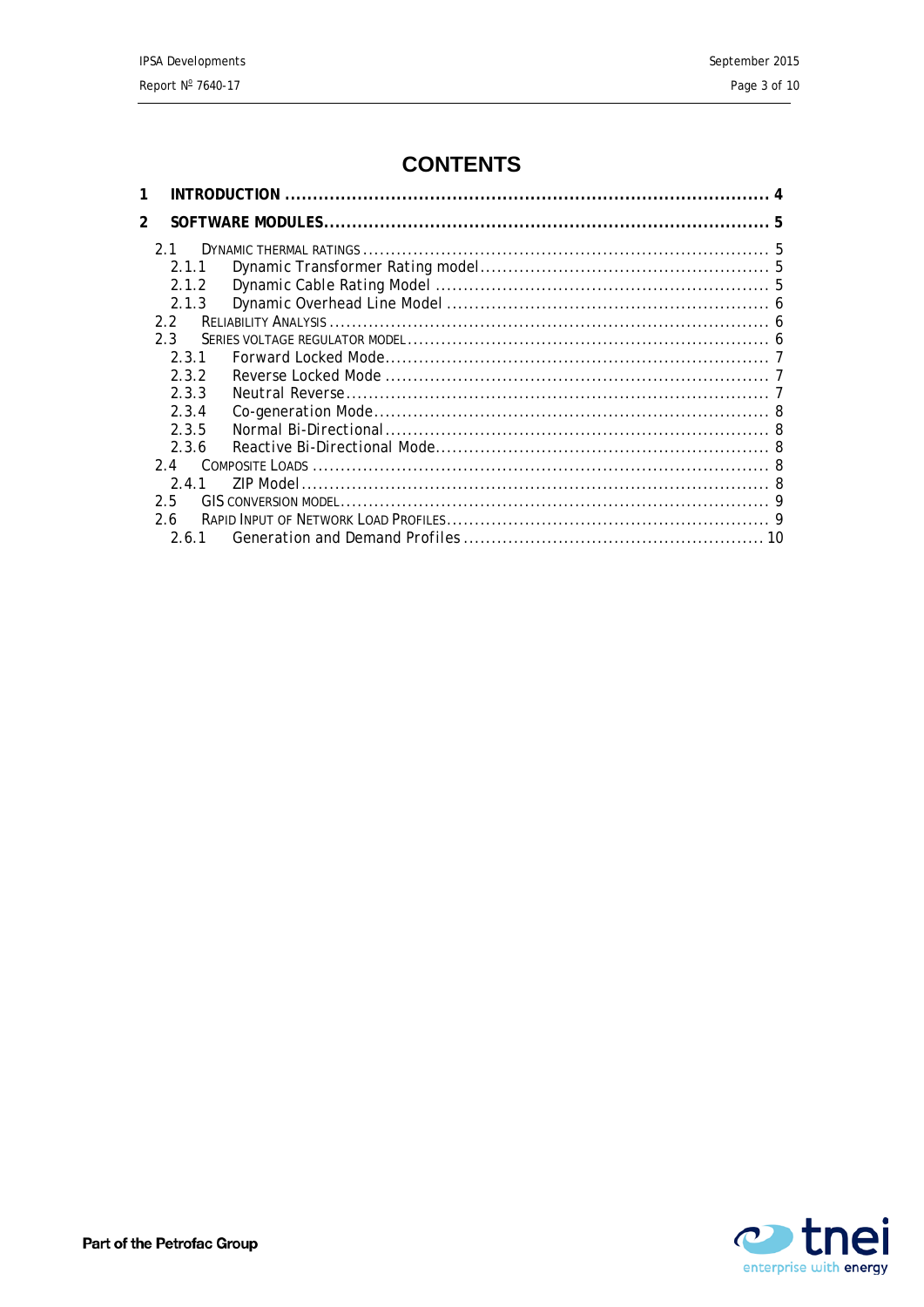# <span id="page-3-0"></span>**1 Introduction**

IPSA forms the primary network design analysis tool for a number of UK Distribution Network Operators, including SP Manweb, for the design, operation and planning analysis for their 11kV, 33kV and 132kV networks. IPSA+ engines are also embedded into custom analysis tools for long-term network planning and use of system charge calculations and are widely used in the UK as well as internationally.

TNEI provided a funding contribution to Flexible Networks from the IPSA development budget due to the alignment of this project with our strategic goals for the IPSA product. This was in the form of both development time on core features across the duration of the project, as well as the provision of three full feature software licences for use in the project.

A number of software modules were developed for the innovative techniques being trialled in Flexible Networks (asset dynamic thermal ratings, series voltage regulators), for improved network reliability modelling, and improved network model build as listed below;

- $\triangleright$  Asset dynamic thermal ratings models,
- $\triangleright$  Reliability analysis,
- $\triangleright$  Series voltage regulator model,
- $\triangleright$  Composite load model,
- $\triangleright$  GIS conversion model,
- $\triangleright$  Rapid input of load profiles.

IPSA software developments for this project are free to all IPSA users. Background and foreground IPR was managed in accordance with Low Carbon Network Fund governance default IPR conditions and TNEI will retain all IPR developed as part of IPSA.

The majority of models are already available in IPSA v2.5 with the remainder to be made available in IPSA 2.6.

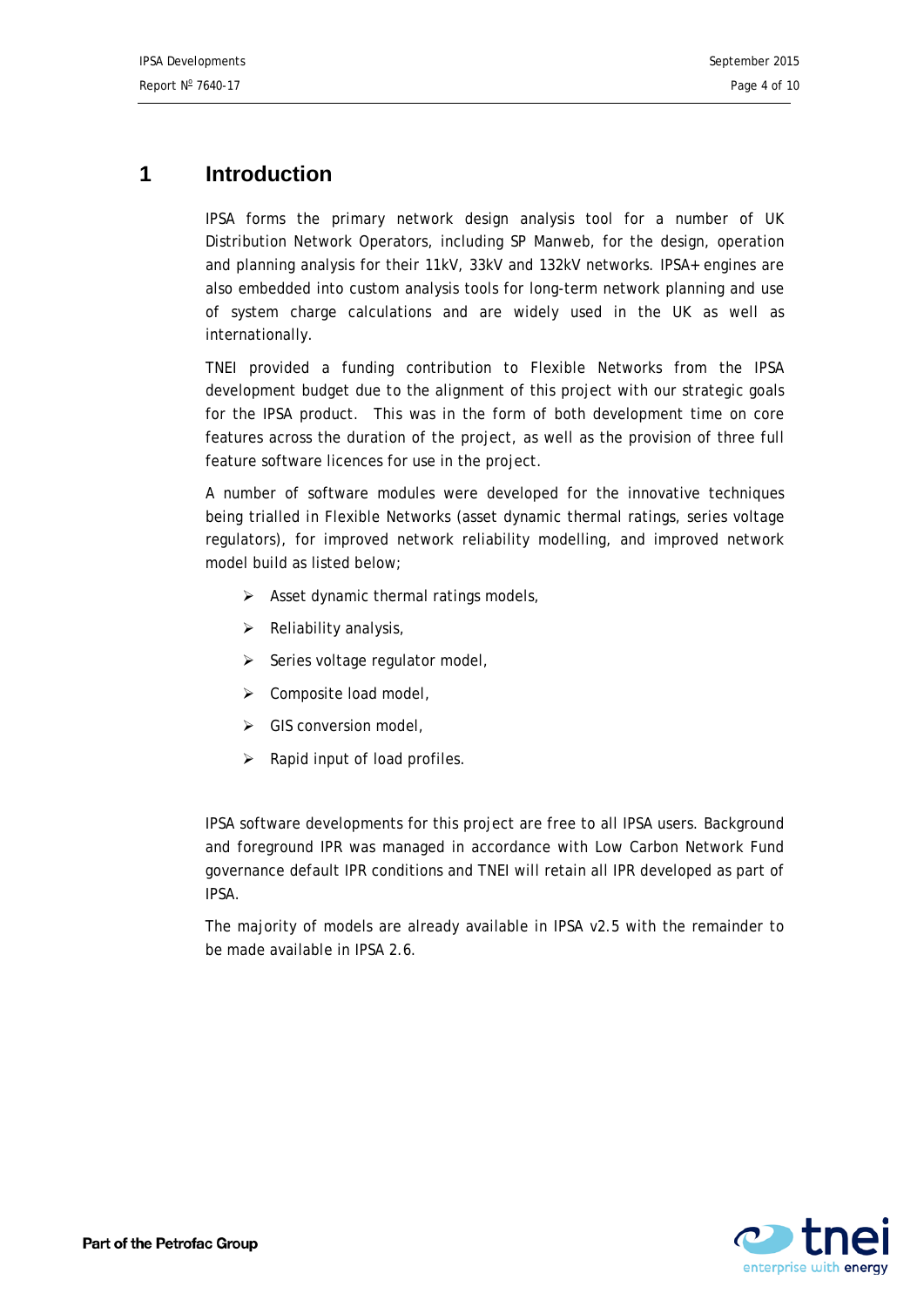## <span id="page-4-0"></span>**2 Software Modules**

Software modules developed in IPSA for Flexible Networks are described in detail below. For several modules, development time was also available from other innovation projects e.g. Western Power Distribution FALCON LCNF project, as the modules were a key feature of both projects and development time was substantial.

## <span id="page-4-1"></span>**2.1 Dynamic thermal ratings**

Dynamic thermal ratings (DTR) models for transformers, cables and overhead lines were implemented in IPSA. User defined input profiles can be incorporated for;

- Load
- **Weather** 
	- o Ambient temperature
	- o Wind speed/direction
	- o Solar irradiance

The network load flow uses the dynamic thermal rating for the asset where specified. The asset rating and conductor or hot spot temperature is provided as output.

The DTR models are provided in the form of a DLL file and are supplied as part of the IPSA install. A user defined field for enhanced thermal asset ratings is also available in IPSA as a selectable drop-down box for the rating.

#### <span id="page-4-2"></span>**2.1.1 Dynamic Transformer Rating model**

The Dynamic Transformer Rating model is based on IEC 60076-7 and represents the thermal time constants of a transformer to determine when the transformer oil temperature exceeds the maximum allowable hot spot oil temperature. The model also estimates the insulation degradation due to oil temperature effects and determines the remaining transformer life. An overload is reported in IPSA if the rated hot spot temperature is exceeded.

#### <span id="page-4-3"></span>**2.1.2 Dynamic Cable Rating Model**

The dynamic cable rating model is based on IEC 60287 and IEC 60853. The model calculates one continuous and cyclic cable rating from profile analysis and is implemented for single cables. It was tested for 11kV and 33kV single core, trefoil and flat laid. The number of cable overloads is determined by comparing power flow results to cable ratings.

Validation was undertaken as part of the Western Power Distribution FALCON innovation project by Aston University.

Mutual heating effects and the influence of cable ducts are on the future development plan.

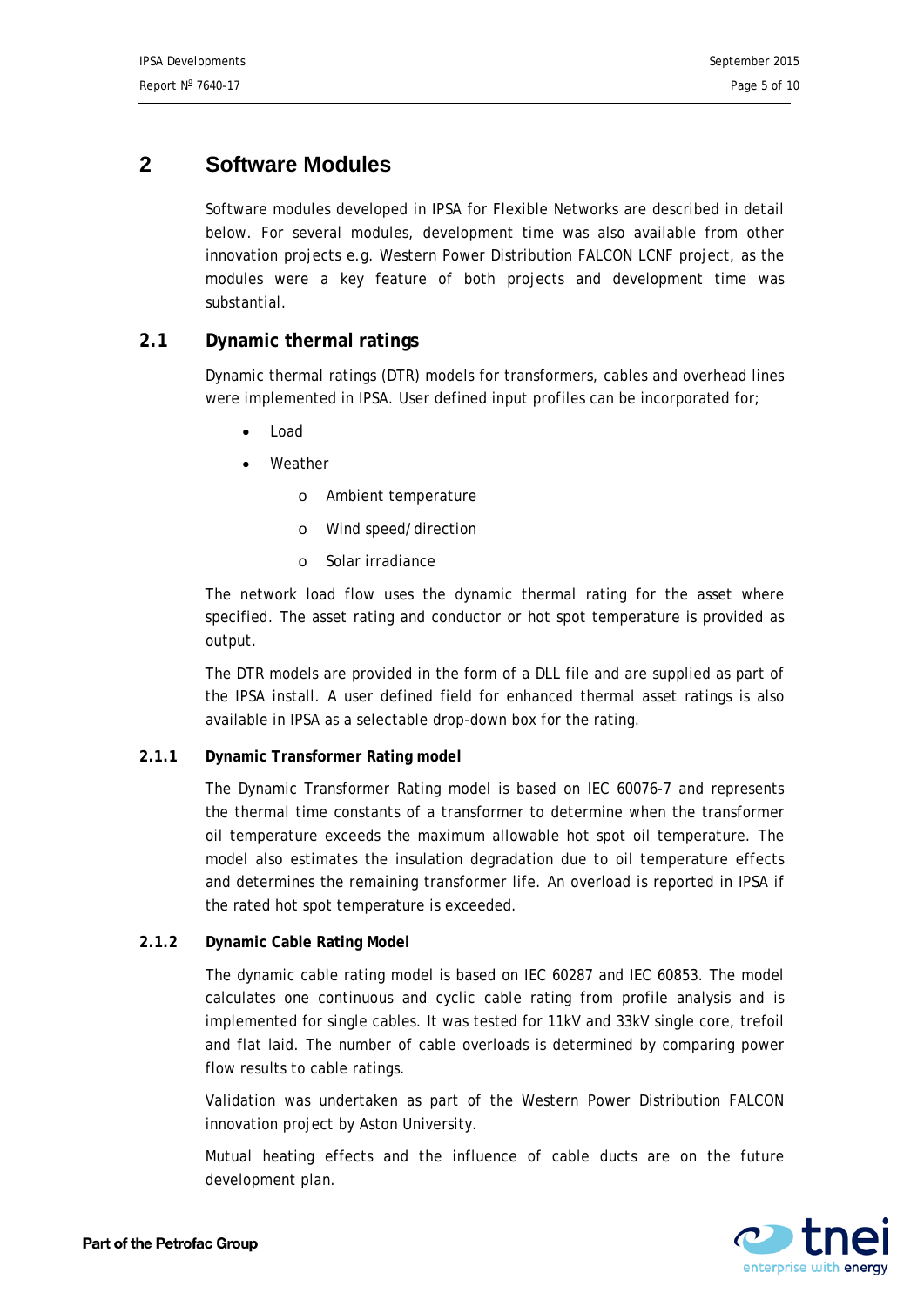#### <span id="page-5-0"></span>**2.1.3 Dynamic Overhead Line Model**

The dynamic overhead line model was based on "Overhead electrical conductors – Calculation methods for stranded bare conductors IEC TR 61597". This incorporated consideration of load and a range of weather parameters on the conductor temperature and thus rating of overhead lines.

Validation was carried out using monitoring data collected as part of Flexible Networks.

### <span id="page-5-1"></span>**2.2 Reliability Analysis**

A reliability analysis engine was developed for IPSA that calculates customer interruptions (CIs) and customer minutes lost (CMLs). Automated contingency analysis functionality was also added to enable calculation for a number of N-1 branches.

Input data required for reliability analysis includes customer numbers for loads, and asset failure and repair rates, switching time, and repair time.

Loss of supply can be calculated based on definition of protection zones. Circuit breakers, isolators, fuses need to be added to the network.





A partial restoration feature is on the future development plan.

#### <span id="page-5-2"></span>**2.3 Series voltage regulator model**

A series voltage regulator model was developed that covers the majority of potential applications. It can be added to an existing network branch. Inputs include voltage rating, load current, rated power, regulation range and impedance. The model was validated in detail with monitoring data from testing

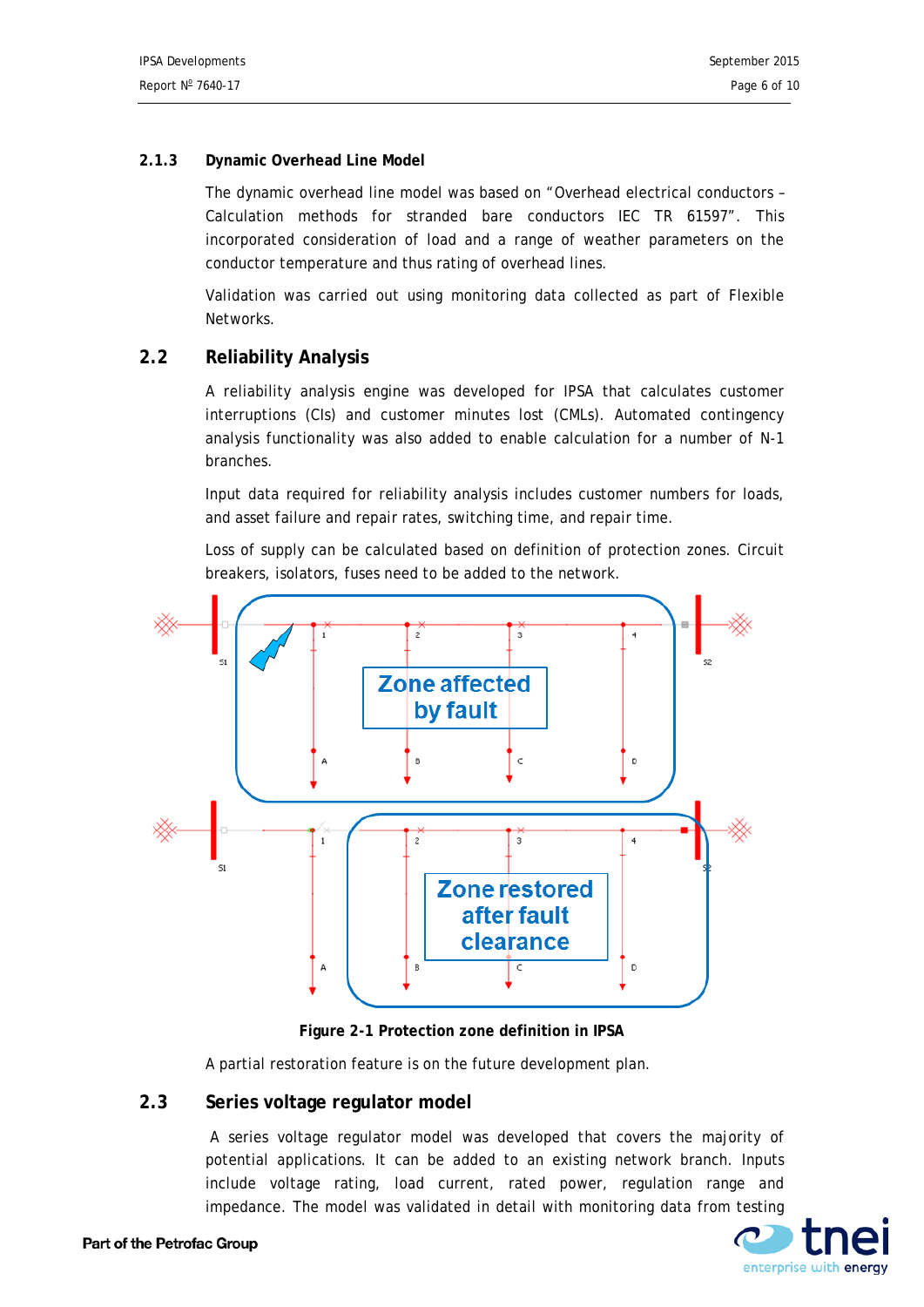of an 11kV Automatic voltage regulator (AVR) at the Power Networks Demonstration Centre.

The following control modes are available. Please note that for the purposes of this model, when operating in the forward direction the source (S) bushing is located upstream and the load (L) bushing is located downstream. Conversely, in the reverse mode, the source (S) bushing is located downstream and the load (L) bushing is located upstream. Thus the denotation is based on physical location rather than power flow direction as shown in [Figure 2-2.](#page-6-3)



**Figure 2-2 Series voltage regulator definition in IPSA**

#### <span id="page-6-3"></span><span id="page-6-0"></span>**2.3.1 Forward Locked Mode**

The transformer tap changer operates to maintain the Load busbar voltage equal to the target voltage. The tap changer only operates when the direction of active (MW) power flow is from the Source to the Load side. The tap changer does not operate when the active power flow is in the reverse direction or below 0.001 times the System base MVA.

#### <span id="page-6-1"></span>**2.3.2 Reverse Locked Mode**

The transformer tap changer operates to maintain the Source busbar voltage equal to the target voltage. The tap changer only operates when the direction of active (MW) power flow is from the Load to the Source side. The tap changer does not operate when the active power flow is in the forward direction or above 0.001 times the System base MVA.

#### <span id="page-6-2"></span>**2.3.3 Neutral Reverse**

The transformer tap changer operates to maintain the Source busbar voltage equal to the target voltage. The tap changer only operates when the direction of active (MW) power flow is from the Load to the Source side. The tap changer returns to the nominal position when the active power flow is in the forward direction or above 0.001 times the System base MVA.

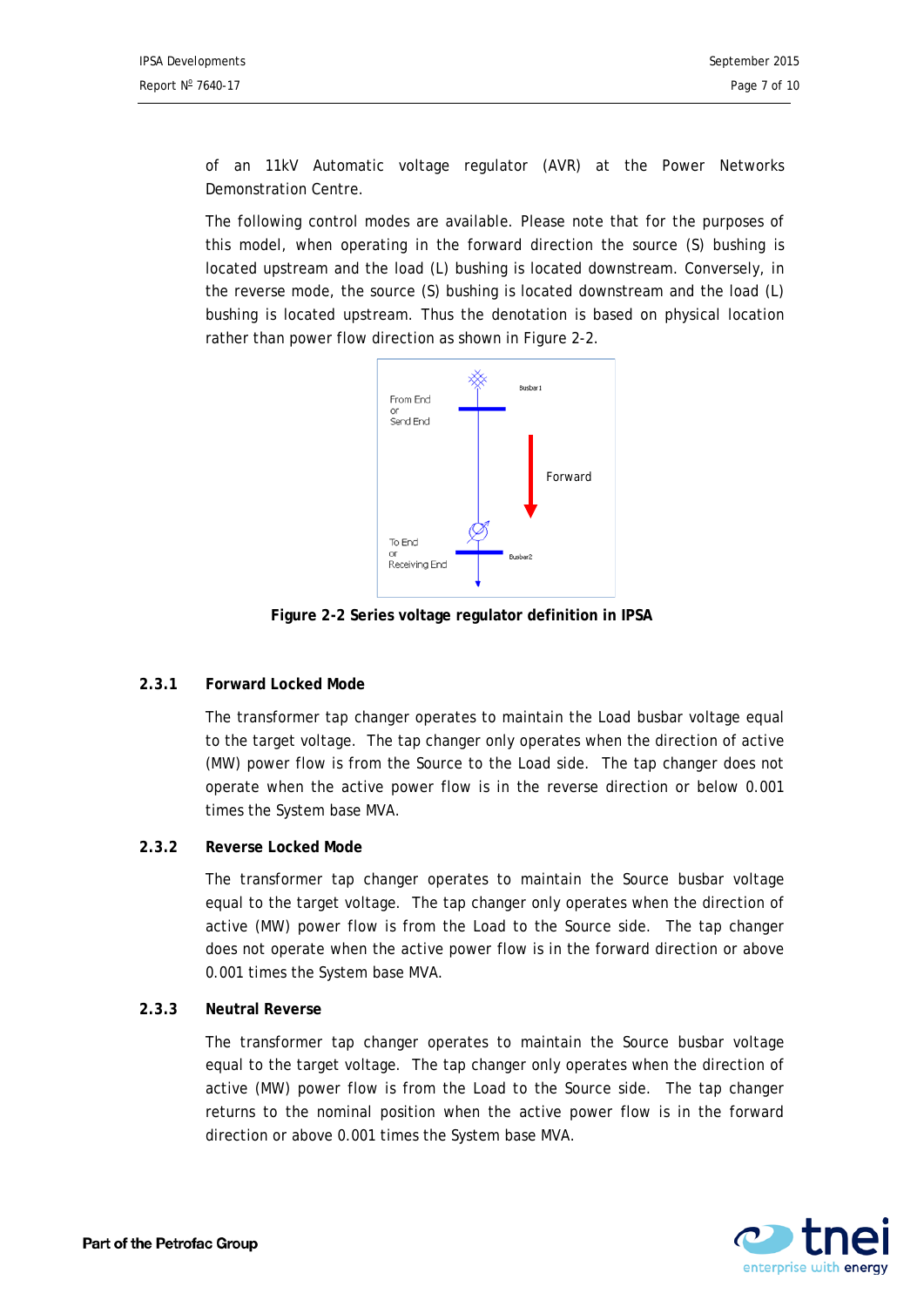#### <span id="page-7-0"></span>**2.3.4 Co-generation Mode**

Provides a compounded voltage control for the tap changer. The target voltage is adjusted by a compensation voltage calculated from the compounding impedance multiplied by the power flow. Different compounding impedances are used for the forward and reverse directions. Only the forward target voltage is used.

#### <span id="page-7-1"></span>**2.3.5 Normal Bi-Directional**

Provides a compounded voltage control for the tap changer. The target voltage is adjusted by a compensation voltage calculated from the compounding impedance multiplied by the power flow. Different compounding impedances and target voltages are used for the forward and reverse directions.

#### <span id="page-7-2"></span>**2.3.6 Reactive Bi-Directional Mode**

Provides a compounded voltage control for the tap changer. The target voltage is adjusted by a compensation voltage calculated from the compounding impedance multiplied by the power flow. Different compounding impedances and target voltages are used for the forward and reverse directions, however the forward direction is set to the direction of the reactive power flow.

#### <span id="page-7-3"></span>**2.4 Composite Loads**

#### <span id="page-7-4"></span>**2.4.1 ZIP Model**

A ZIP (impedance-current-power) model was developed that enables representation of mixed constant power, current and impedance load characteristics and corresponding influence on network voltage.

Total load is split between constant impedance, constant current and constant power as required by the user. Load profiles can be input and a separate real power and reactive power response can be defined in a single load.



**Figure 2-3 Representation of ZIP model**

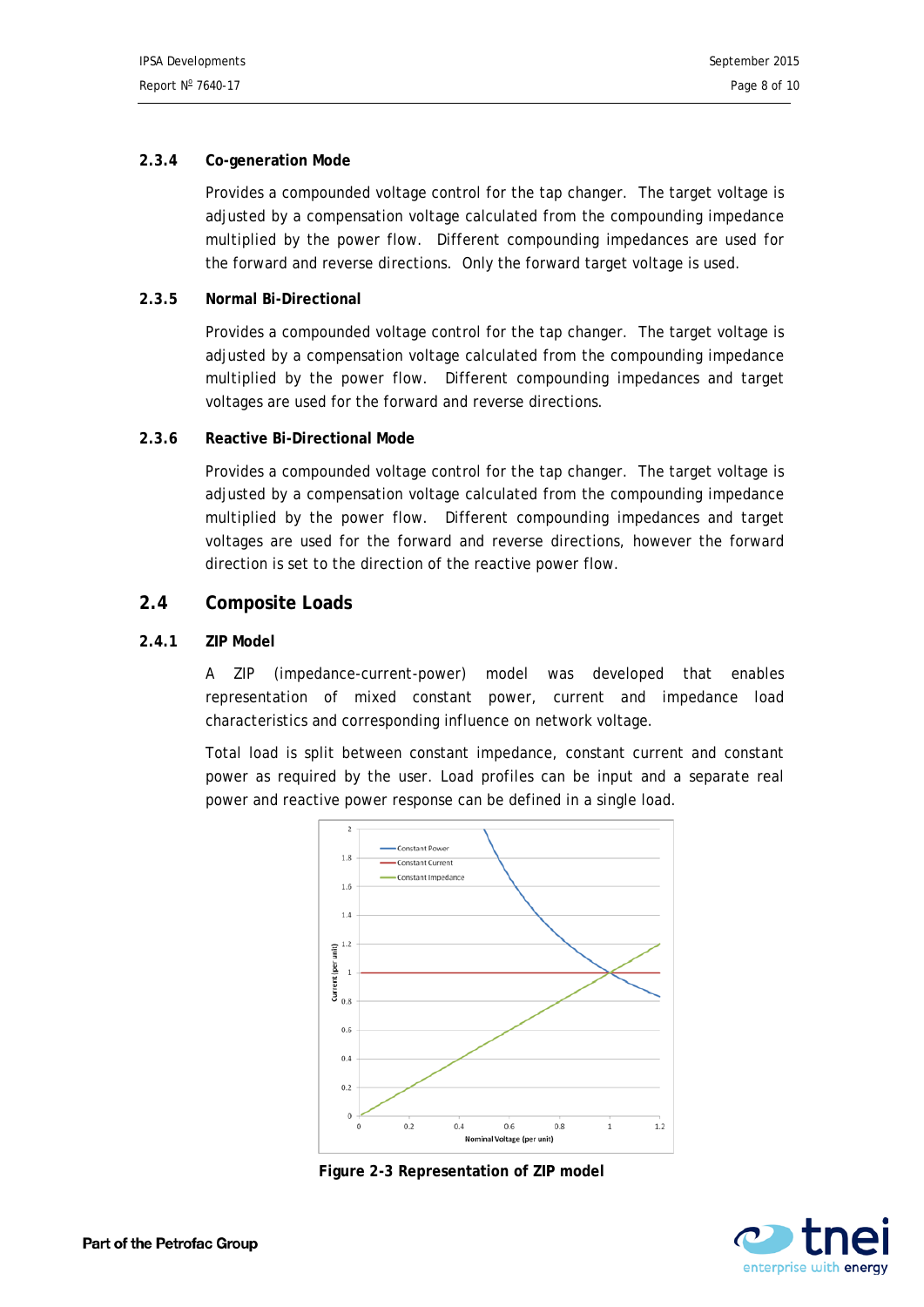University of Strathclyde recommended that SPEN should model network loads on a constant current basis<sup>[1](#page-8-2)</sup>, except where knowledge of particular load behaviour dictates otherwise, based on a detailed assessment of load modelling for Flexible Networks. In IPSA, this can be achieved through use of the ZIP load model, configured to act as a constant current load.

The addition of customer numbers to ZIP loads to enable reliability modelling and the addition of fault backfeeds to ZIP loads to enable fault modelling is on the future development plan.

### <span id="page-8-0"></span>**2.5 GIS conversion model**

A script was developed and tested for conversion of GIS data to IPSA models at HV and LV. This enabled the creation of a detailed network model with no aggregation of loads required, thus preserving the full network topology. More rapid model build and refresh (if the network configuration changes) is then possible. The script is bespoke to the formatting of the GIS software output but could form the basis of future development to import a range of GIS formats.

Asset ratings were incorporated during network model build via a separate lookup table. Generic assumptions were made where conductor details were not available in GIS. A number of modifications were recommended following a detailed performance assessment and implemented in a beta version of the script to improve model representation. A simple validation "toolkit" is on future IPSA development plans.

This approach was found not to be suitable for LV network model build due to a large number of busbars and circuits (often of very short length) created and significant amount of manual correction of connectivity.

A more efficient process is proposed for LV networks that involves manually tracing an image of the LV network in IPSA using the facility to include a map of the network from Arcview/GIS in the background. This is suitable for modelling LV networks in low volumes.

## <span id="page-8-1"></span>**2.6 Rapid Input of Network Load Profiles**

IPSA now allows rapid input of network load profiles on a half-hourly or hourly basis for demand or generation loads. A load profile template is defined that can be applied to a single load or a group of loads. Multiple load flow studies can be run for a network with different load profiles defined. Load profiles are also required for asset dynamic thermal ratings models.

Outputs from IPSA such as busbar voltage and network asset loading can also be plotted as a daily profile.

<span id="page-8-2"></span> $1$  University of Strathclyde, Flexible Networks - Technical Note on Modelling of Load, January 2015.



 $\overline{a}$